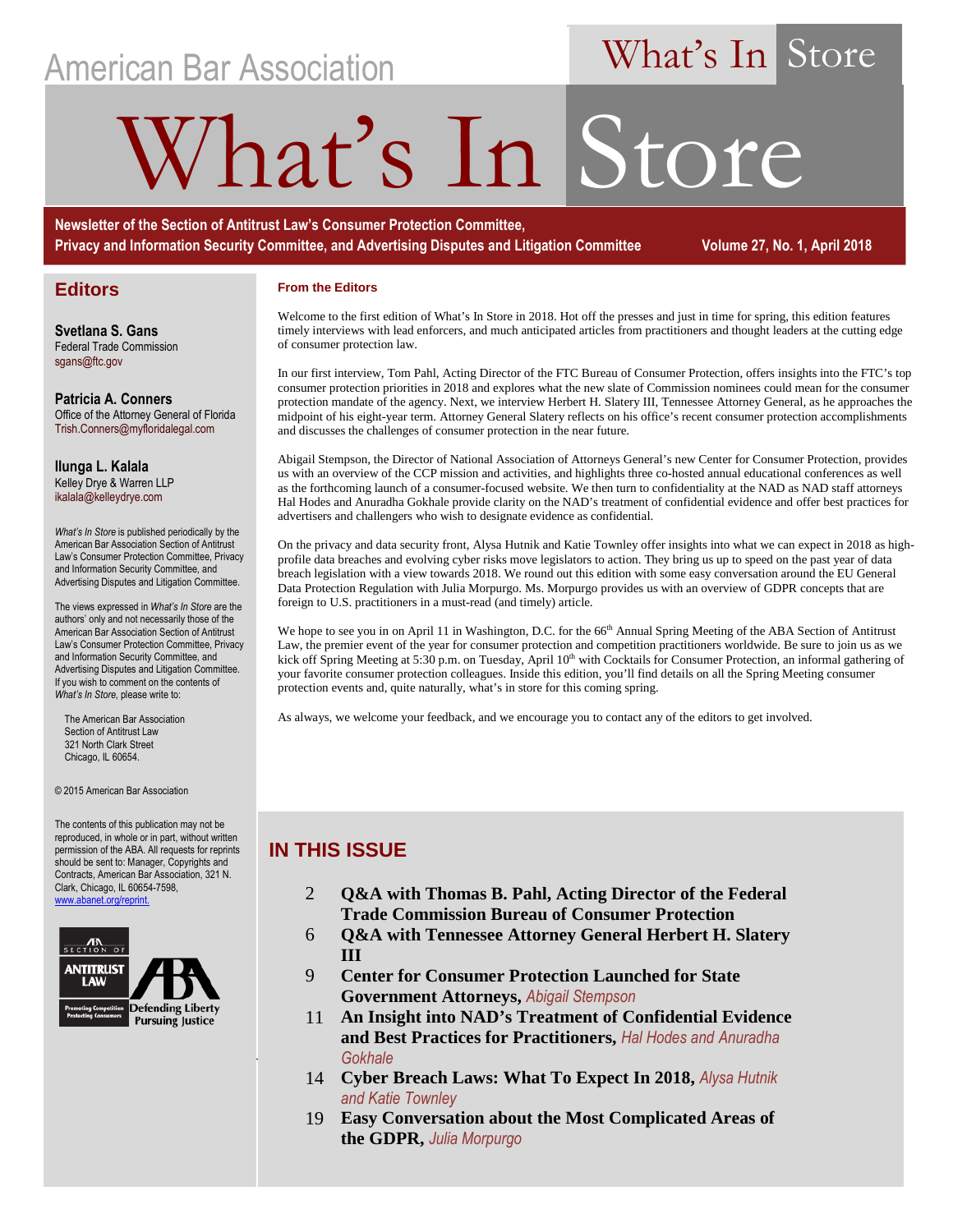### **Easy Conversation about the Most Complicated Areas of the GDPR**

#### *By Julia Morpurgo, CIPP/E*

*Julia Morpurgo is Associate Counsel at Taboola, Inc. and a Certified Information Privacy Professional in EU privacy law (CIPP/E). This article is intended to provide an overview of the GDPR and is not a definitive statement of the law.*

For attorneys in the privacy space, Europe's upcoming General Data Protection Regulation (the "GDPR") has been an all-encompassing whirlwind, where complex concepts have become quick acronyms and daily shorthand. But for the many attorneys who do not advise clients on privacy issues, there are key elements of the GDPR to be familiar with in the upcoming months.

#### **What's the hullabaloo about the GDPR and why should U.S. practitioners care?**

The GDPR (officially, EU Regulation  $2016/679$ <sup>1</sup> is a new privacy regulation that goes into effect on May 25, 2018. Its primary goal is to give individuals within the European Union (the "EU") better control over their personal data and the ways that organizations can use it ("data processing").<sup>2</sup> The

<sup>2</sup> Under the GDPR, the definition of "processing" includes any operation, automated or manual, performed with personal data. This may include collecting, recording, organizing, storing, changing, enriching, analyzing, retrieving, consulting, using, disclosing, or transferring personal data. *EU*  GDPR significantly increases requirements for organizations that solicit and retain the personal data of EU residents. This applies to entities both with and without a physical presence in the EU.<sup>3</sup> Noncompliance may result in substantial financial penalties — up to the greater of  $\epsilon$ 20 million or 4% of worldwide annual revenue — so to prepare for compliance, global organizations have been forced to closely examine their processing activities and security parameters with respect to personal data.<sup>4</sup>

#### **So, what is personal data?**

The GDPR broadly defines personal data as any information that can be used to identify a natural person (a "data subject").<sup>5</sup> This includes a data subject's name, email, or physical address, and extends to technical information such as IP address, cookies, or device identifiers that can be linked back to the data subject or her device.<sup>6</sup>

*General Data Protection Regulation (GDPR)*, *supra* note 1, Article 4(2).

3 *Id.*, Article 3(2). Any organization that collects personal data or behavioral information from someone in an EU country will be subject to the requirements of the GDPR. *See* Yaki Faitelson, *Yes, The GDPR Will Affect Your U.S.- Based Business*, FORBES (Dec. 4, 2017), *available at* https://www.forbes.com/sites/forbestechcouncil/2017/12/04/ye s-the-gdpr-will-affect-your-u-s-based-business/#651008876ff2.

<sup>4</sup> *EU General Data Protection Regulation (GDPR)*, *supra* note 1, Article 83(5). *See also* Brian Eaton, *GDPR: Why U.S. Companies Should Care*, PRIVACY & DATA SECURITY INSIGHT (Aug. 16, 2017), *available at* https://www.privacyanddatasecurityinsight.com/2017/08/gdprwhy-u-s-companies-should-care.

<sup>5</sup> *EU General Data Protection Regulation (GDPR)*, *supra* note 1, Article 4(1).

<sup>6</sup> For a detailed discussion, see Phil Lee, *Getting to Know the GDPR, Part 1 - You May Be Processing More Personal Information Than You Think*, FIELDFISHER PRIVACY, SECURITY AND INFORMATION LAW BLOG (Oct. 12, 2015) *available at*

<sup>1</sup> *EU General Data Protection Regulation (GDPR)*: Regulation (EU) 2016/679 of the European Parliament and of the Council of 27 April 2016 on the protection of natural persons with regard to the processing of personal data and on the free movement of such data, and repealing Directive 95/46/EC (General Data Protection Regulation), OJ 2016 L 119/1. The GDPR was adopted on April 27, 2016, but becomes effective on May 25, 2018 after a two-year transition period. The GDPR replaces the existing 1995 Data Protection Directive (Directive 95/46/EC).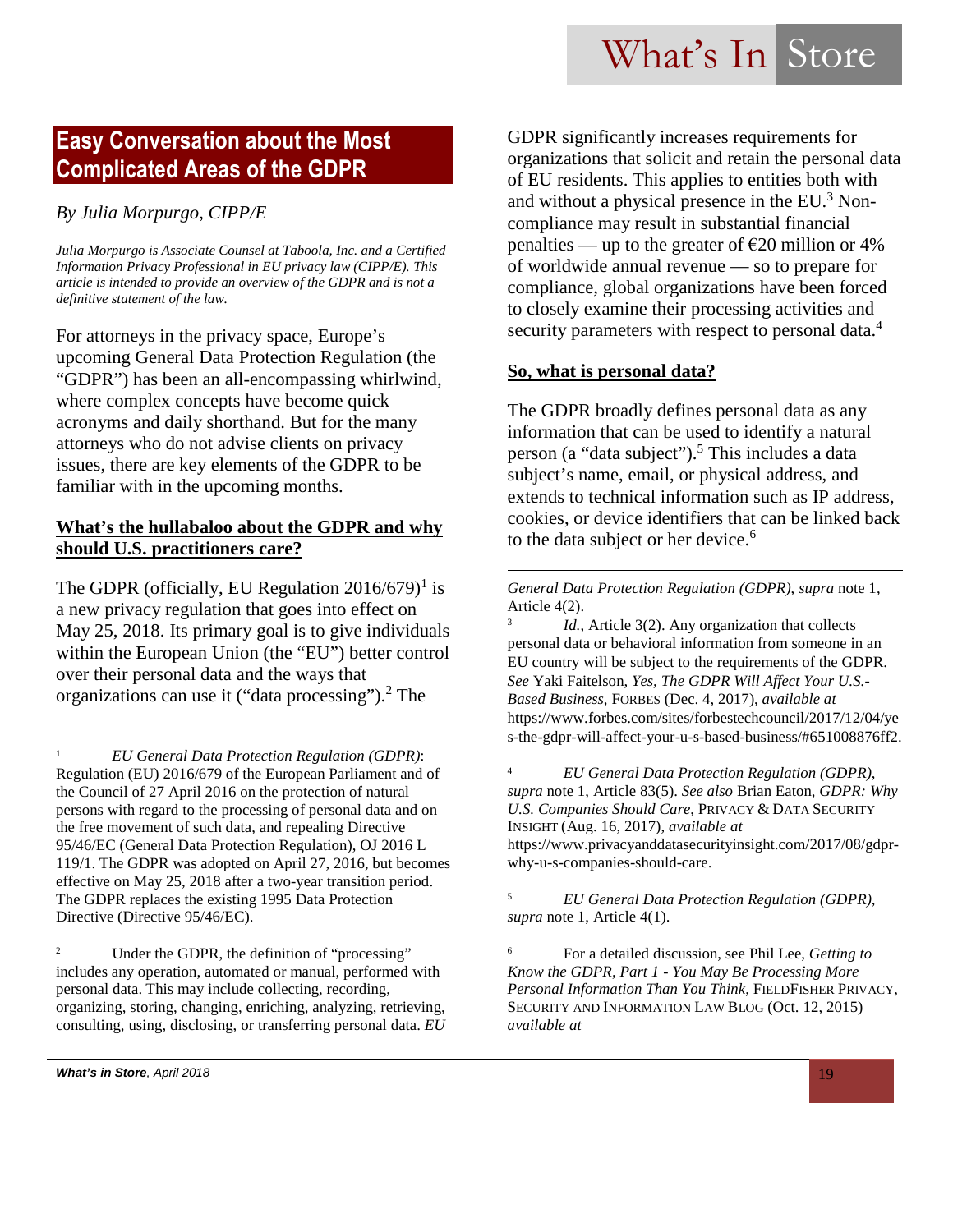#### **What does the GDPR require?**

Organizations that fall within the purview of the GDPR will need to comply with its many requirements:<sup>7</sup>

- 1. Design data protection safeguards into new products and services from the earliest stages of development
- 2. Conduct impact assessments of activities that could pose high risks to data subjects' rights
- 3. Implement adequate security measures and prepare to notify supervisory authorities within 72 hours of a data breach
- 4. If transferring personal data outside the EU, ensure that receiving entities have adequate safeguards, per EU standards
- 5. Pre-specify the purpose for processing for each type of data and document the legal basis for such processing activities $8$
- 6. Maintain thorough records of all processing activities<sup>9</sup>

http://privacylawblog.fieldfisher.com/2015/getting-to-knowthe-gdpr-part-1-you-may-be-processing-more-personalinformation-than-you-think. The GDPR definition is broader than U.S. privacy law definitions, which do not include email address or IP address. *See* Rita Heimes, *Explaining the GDPR to an American*, IAPP.ORG (Jan. 30, 2018), *available at* https://iapp.org/news/a/explaining-the-gdpr-to-an-american.

<sup>7</sup> The UK Information Commissioner's Office published a helpful overview of the steps that organizations need to take to prepare for the GDPR. *See* ICO.ORG.UK, *Preparing for the General Data Protection Regulation (GDPR): 12 Steps to Take Now* (May 25, 2017), *available at* https://ico.org.uk/media/1624219/preparing-for-the-gdpr-12 steps.pdf.

<sup>8</sup> No longer may organizations compile personal data in anticipation that it may potentially be of use or value in the future. *See* discussion *infra*, "What is a legal basis for processing?".

<sup>9</sup> At any given time, an organization must have the ability to account for all its processing activities, including, but

- 7. Identify and disclose decisions about data subjects that are made without any human  $involvement<sup>10</sup>$
- 8. Inform data subjects of the rights they maintain over their data and honor any related requests $11$

Of these requirements, some of the most complex (and unfamiliar to U.S. practitioners) include the requirement for a legal basis for processing, the limits imposed on automated decision-making, and the mandate to honor data subjects' rights, including the right to be forgotten. These are outlined in more detail below.

#### **What is a legal basis for processing?**

The GDPR requires that, before organizations begin to process personal data, they identify and publically document a legal basis that supports each specific processing activity. In the broadest sense, processing means using a data subject's personal data in some way. The GDPR outlines six means for lawful processing and an organization should select the most appropriate basis depending on its purpose for

not limited to: all personal data held about any individual data subject; the entities that the data has been shared with; the purpose for that data's use; and whether that data is subject to automated decision-making. Organizations must also maintain records of all vendors and partners that they share data with and ensure that these partners have adequate safeguards to comply with the GDPR's strict security parameters.

<sup>10</sup> Organizations should pay particular attention to automated decisions that impact a data subject's legal rights. *See* discussion *infra*, "What is automated decision-making and how is it limited?".

 $11$  Upon a data subject's request, with few exceptions, the organization must honor the data subject's right to access the data free of charge; correct the data; limit or object to the use of the data; or request the data be deleted or shared with another organization. *See* discussion *infra*, "What are data subject access rights?".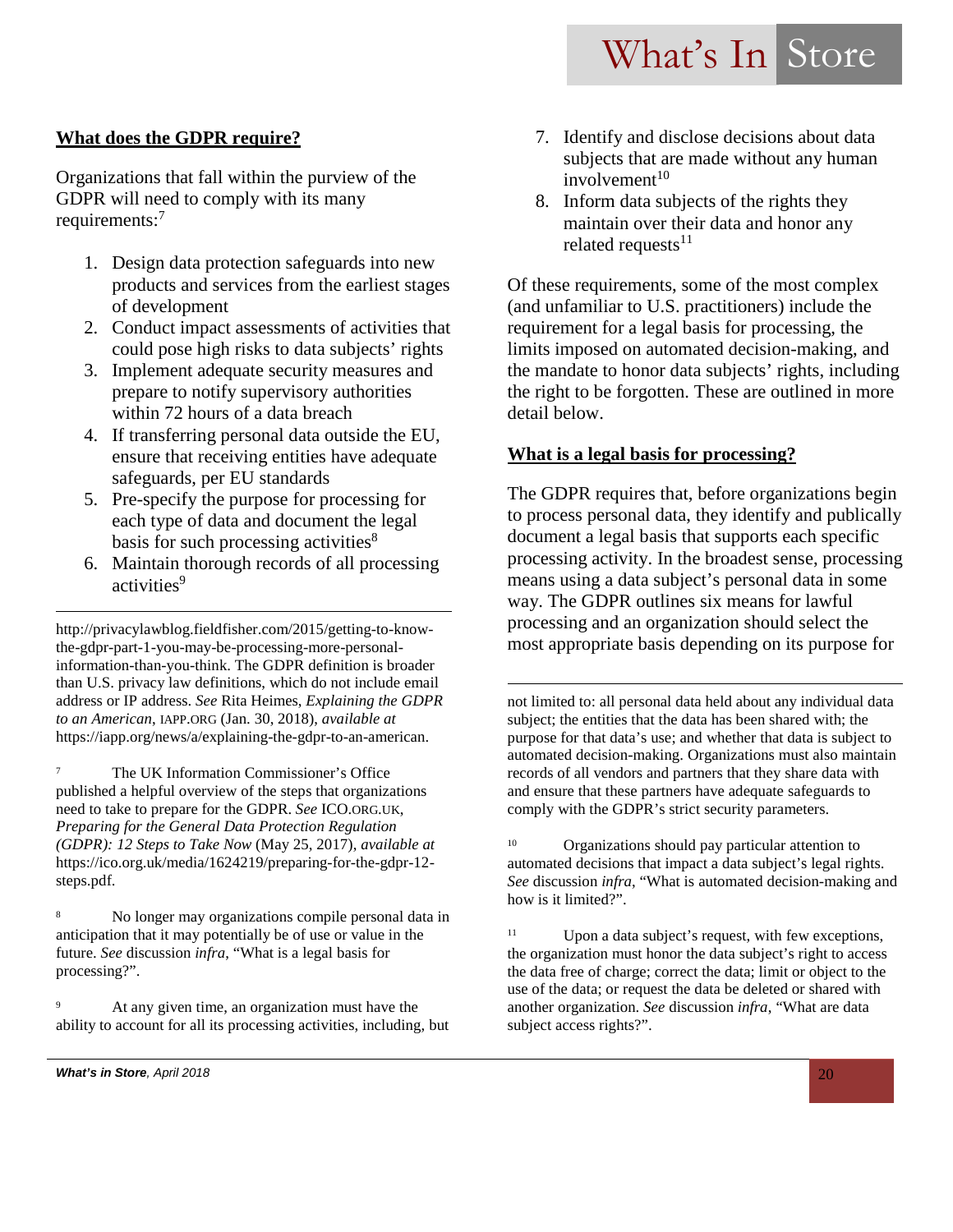processing and its relationship with the data subject. $12$ 

Organizations may process personal data if necessary to:

- 1. Fulfill a contractual obligation
- 2. Comply with a common law or statutory obligation
- 3. Perform a task in the public interest or
- 4. Protect someone's life

Organizations may also process personal data if:

- 5. The individual provides unambiguous consent to do so for a specific purpose<sup>13</sup> or
- 6. The processing is in the legitimate interest of the organization

#### **What is a legitimate interest?**

Legitimate interest is a flexible legal basis that allows organizations to process personal data without having a data subject subscribe or consent.<sup>14</sup> An organization may rely on legitimate interest to process data for regular business operations, such as sending its customers email marketing about a new product, or monitoring authorized user logins to prevent cyberattacks.

However, while flexible, the legitimate interest of the organization is not a "catch all" for activities that do not fall under the other legal grounds.<sup>15</sup> Relying on legitimate interests is permissible if doing so does not infringe on the fundamental rights of the data subject. Personal data must be processed in ways that a data subject would reasonably expect, with a minimal privacy impact on the data subject.

To assess whether a legitimate interest is appropriate, the organization must weigh its business interest against the data subject's fundamental rights, as documented by a comprehensive Legitimate Interest Assessment ("LIA"). The LIA identifies the organization's purpose for processing the personal data (and whether a less privacy-invasive method is available), and why processing it is necessary. Then, the LIA weighs the purpose and necessity against the nature of the data,<sup>16</sup> the potential impacts on the data subject, $^{17}$  and whether the organization has implemented appropriate safeguards to protect the data.

<sup>12</sup> *EU General Data Protection Regulation (GDPR)*, *supra* note 1, Article 6(1). *See also, Guide to General Data Protection Regulation (GDPR): Lawful Basis for Processing*, ICO.ORG.UK, *available at* https://ico.org.uk/fororganisations/guide-to-the-general-data-protection-regulationgdpr/lawful-basis-for-processing.

For a discussion of the nuances of unambiguous consent and the circumstances for the more restrictive "explicit consent," see Phil Lee, *The Ambiguity of Unambiguous Consent Under the GDPR*, FieldFisher Privacy, Security and Information Law Blog (June 7, 2016), *available at* http://privacylawblog.fieldfisher.com/2016/the-ambiguity-ofunambiguous-consent-under-the-gdpr.

<sup>14</sup> *EU General Data Protection Regulation (GDPR)*, *supra* note 1, Article 6(1)(f).

<sup>15</sup> Opinion 06/2014 on the Notion of Legitimate Interests of the Data Controller under Article 7 of Directive 95/46/EC, ARTICLE 29 DATA PROTECTION WORKING PARTY (Apr. 9, 2014), *available at* http://www.dataprotection.ro/servlet/ViewDocument?id=1086.

*See also* Dr. Johnny Ryan, *Why the GDPR 'Legitimate Interest' Provision Will Not Save You*, PAGEFAIR (Mar. 13, 2017), *available at* https://pagefair.com/blog/2017/gdprlegitimate-interest.

<sup>&</sup>lt;sup>16</sup> If the processed data is related to children or biometric data, the GDPR requires additional protections that will likely outweigh an organization's legitimate interest.

<sup>17</sup> An assessment of potential impacts should discuss (i) the status of the organization and the status of the data subject (whether the company is in a dominant market position), (ii) the ways data will be processed and whether the company will use profiling, data mining, or other methods considered to be high risk under the GDPR, and (iii) the potential risks of processing or not processing.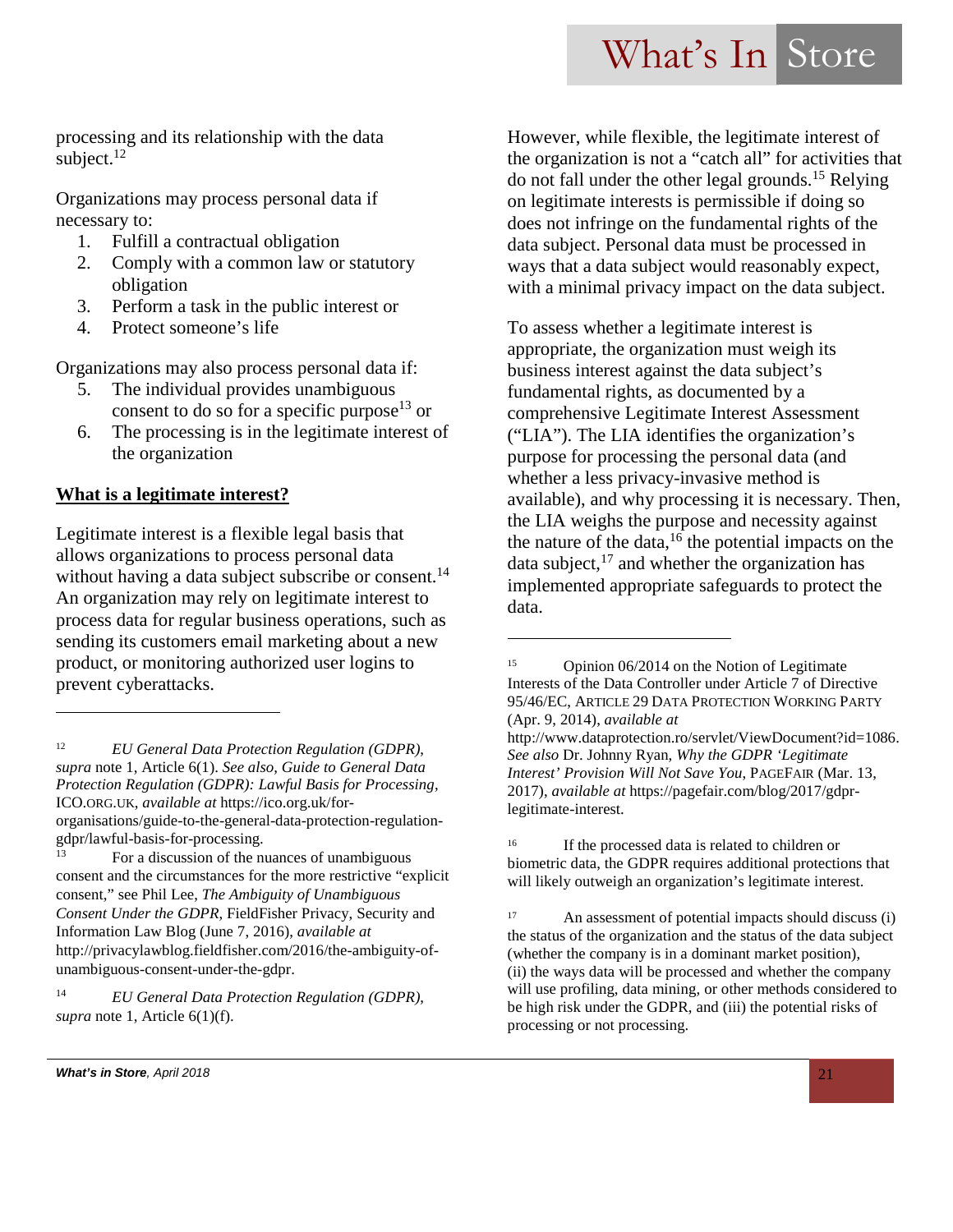Generally, legitimate interest is an effective basis for low-risk processing activities, such as for fraud detection systems, website analytics and diagnostics, or direct marketing purposes.<sup>18</sup> But the legitimate interest rationale may not be relied upon to process sensitive personal data in a way that a data subject would not reasonably expect based on her existing relationship with the organization.<sup>19</sup>

#### **What is automated decision-making and how is it regulated?**

Many organizations use tools that automatically evaluate personal data without any human involvement. Such methods can increase business efficiencies and tailor services and products to a data subject's particular needs. However, at their most extreme, these methods can result in exclusionary or discriminatory harm to a data subject.<sup>20</sup>

To protect from such harms, the GDPR outlines restrictions on an organization's decisions that are based solely on automated methods, $^{21}$  including profiling (the automated processing of personal data to evaluate characteristics, behaviors, or preferences of a data subject).<sup>22</sup> Because this processing lacks human involvement, the GDPR's restrictions apply if the automated decisions can legally or significantly affect the data subject — for example, an automated decision about whether a data subject should be issued credit or recruited for employment.<sup>23</sup> These requirements uphold the data subject's right to not be subjected to purely automated decisions.<sup>24</sup>

Automated processing may only be used in instances where it is (1) necessary to enter or perform a contract; (2) authorized by law; or (3) based on the data subject's explicit consent. Should an organization use automated decisionmaking under one of these conditions, it must provide information to the data subject about the processing, offer the data subject simple ways to challenge a decision or request human intervention

<sup>18</sup> *EU General Data Protection Regulation (GDPR)*, *supra* note 1, Recital 47. *See also* Ben Davis, *GDPR for Marketers: Five Examples of 'Legitimate Interests'*, ECONSULTANCY (Aug. 9, 2017), *available at* https://www.econsultancy.com/blog/69303-gdpr-formarketers-five-examples-of-legitimate-interests.

<sup>19</sup> *Guide to General Data Protection Regulation (GDPR): Lawful Basis for Processing*, *supra* note 12.

<sup>20</sup> *Guidelines on Automated Individual Decision-Making and Profiling for the Purposes of Regulation 2016/679*, ARTICLE 29 DATA PROTECTION WORKING PARTY (Feb, 6, 2018), *available at*

https://iapp.org/media/pdf/resource\_center/W29-autodecision\_profiling\_02-2018.pdf. *See also* Nicola Fulford & Krysia Oastler, *A Guide to GDPR Profiling and Automated Decision-Making*, KEMPLITTLE.COM (Nov. 17, 2017), *available at* http://www.kemplittle.com/site/articles/kl\_bytes/aguide-to-gdpr-profiling-and-automated-decisionmaking.

<sup>21</sup> *EU General Data Protection Regulation (GDPR)*, *supra* note 1, Article 22.

<sup>22</sup> *Id.*, Article 4(4). Profiling may be as simple as assessing or classifying individuals based on characteristics such as their age, sex, and height, regardless of any predictive purpose. *Guidelines on Automated Individual Decision-Making and Profiling for the Purposes of Regulation 2016/679*, *supra* note 20. For a detailed comparison of profiling and automated decisions, see Phil Lee, *Let's Sort Out this Profiling and Consent Debate Once and for All*, FIELDFISHER PRIVACY, SECURITY AND INFORMATION LAW BLOG (July 4, 2017), *available at* http://privacylawblog.fieldfisher.com/2017/let-ssort-out-this-profiling-and-consent-debate-once-and-for-all.

<sup>23</sup> *EU General Data Protection Regulation (GDPR)*, *supra* note 1, Recital 71.

<sup>24</sup> *Id.*, Article 22(1).

*What's in Store, April 2018* 22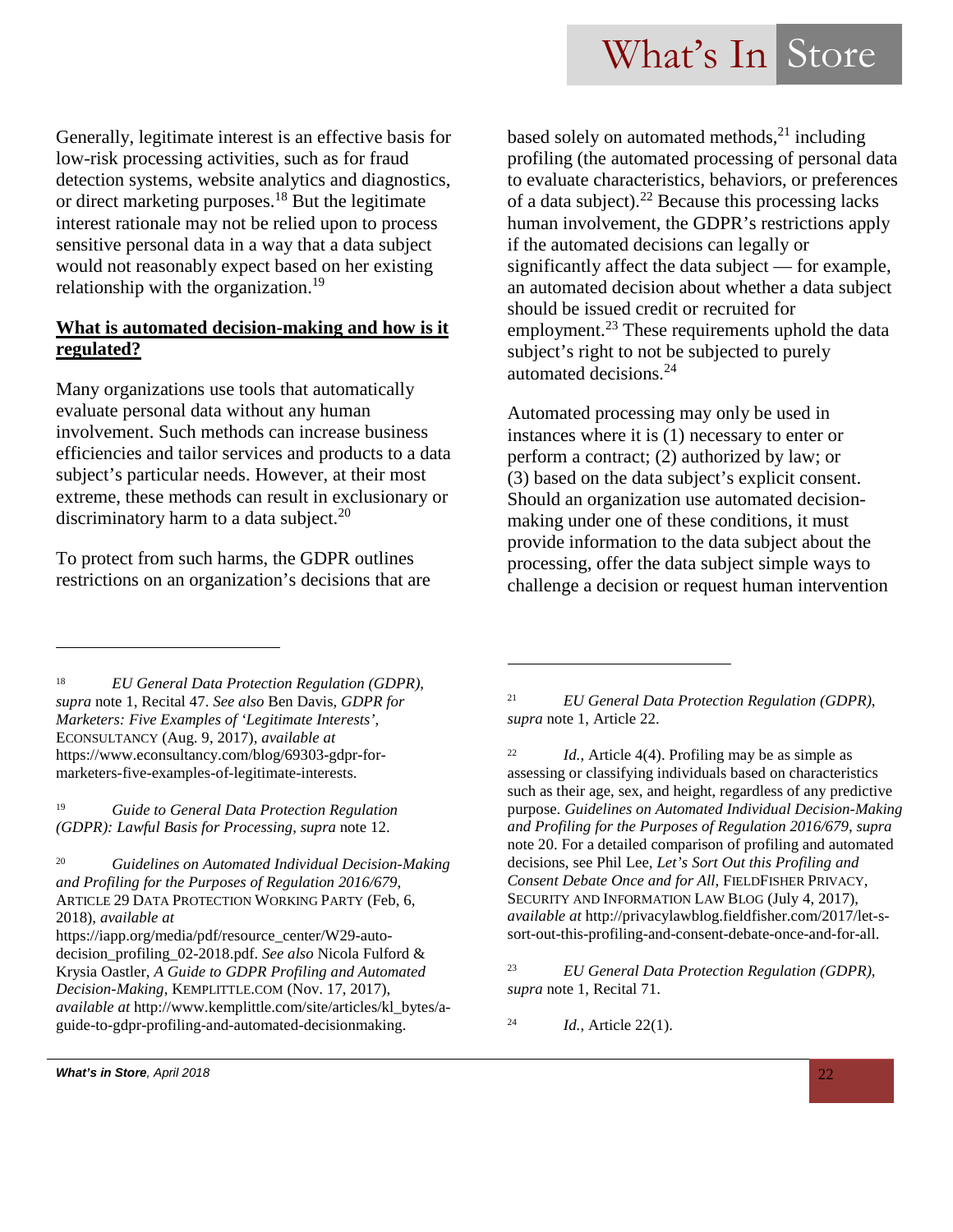instead, and regularly monitor that its systems are working as intended. $25$ 

#### **What are data subject access rights?**

Under the GDPR, personal data does not belong to the organization that collects or processes it; personal data belongs to the individual it identifies.<sup>26</sup> While organizations may use this data to serve customers and fulfill business needs, a data subject may request to exercise her rights to the information at any time. $27$  If so requested, the organization must respond to the data subject without undue delay and generally without charge.<sup>28</sup> These rights include:

- 1. To be informed (typically through a privacy policy)
- 2. To have access (to know what personal data is held, to know the purpose and legal basis for its processing, and to receive a copy and specific records about this data) $^{29}$

<sup>26</sup> Heimes, *supra* note 6.

<sup>27</sup> *EU General Data Protection Regulation (GDPR)*, *supra* note 1, Article 12.

<sup>28</sup> Typically, undue delay requires that the organization respond within one month, with limited opportunity to extend an additional two months. *Id.*, Article 12(3). An organization may charge a reasonable fee to cover administrative costs that are necessary to honor a data subject's request, should the request be manifestly unfounded or excessive (typically if repetitive in nature). *Id.*, Article 12(5)(a).

<sup>29</sup> Upon receipt of a right of access request, the organization must provide: (1) whether it processes this data

- 3. To correct inaccurate or incomplete records
- 4. To restrict processing (the organization may continue to store the data, but may no longer use it)
- 5. To object (to direct marketing or to the processing of data in the public interest, for research and statistics, or based on legitimate interests);
- 6. To data portability (the data subject may copy or transfer her personal data to a different service provider) and
- 7. To erasure (also known as "the right to be forgotten")

Organizations should ensure that their information management systems are well-designed and maintained, so that they can efficiently locate and produce the information requested by any data subjects whose personal data they process.  $30$ 

#### **What is the right to be forgotten?**

The right to be forgotten enables a data subject to withdraw her consent or to request that her personal data be deleted if there is no compelling reason for

subject's personal data; (2) the purposes of the processing; (3) the categories of data being processed; (4) the categories of recipients with whom data may be shared, particularly if outside the EU; (5) the retention period of the personal data; (6) the data subject's rights to rectify of erase personal data and to restrict or object to the processing; (7) the right to bring a complaint to a supervisory authority; (8) the source of the data, if not collected directly from the data subject; (9) whether any automated processing, including profiling, is applied to the data; and (10) a copy of the personal data being processed. *EU General Data Protection Regulation (GDPR)*, *supra* note 1, Article 15.

<sup>30</sup> *See Subject Access Code of Practice: Dealing with Requests from Individuals for Personal Information*, ICO.ORG.UK, at 28, *available at* https://ico.org.uk/media/fororganisations/documents/2014223/subject-access-code-ofpractice.pdf*.*

<sup>25</sup> *See Guide to General Data Protection Regulation (GDPR): Rights Related to Automated Decision Making Including Profiling*, ICO.ORG.UK, *available at* https://ico.org.uk/for-organisations/guide-to-the-general-dataprotection-regulation-gdpr/individual-rights/rights-related-toautomated-decision-making-including-profiling. *See also*  Fulford & Oastler, *supra* note 20*.*